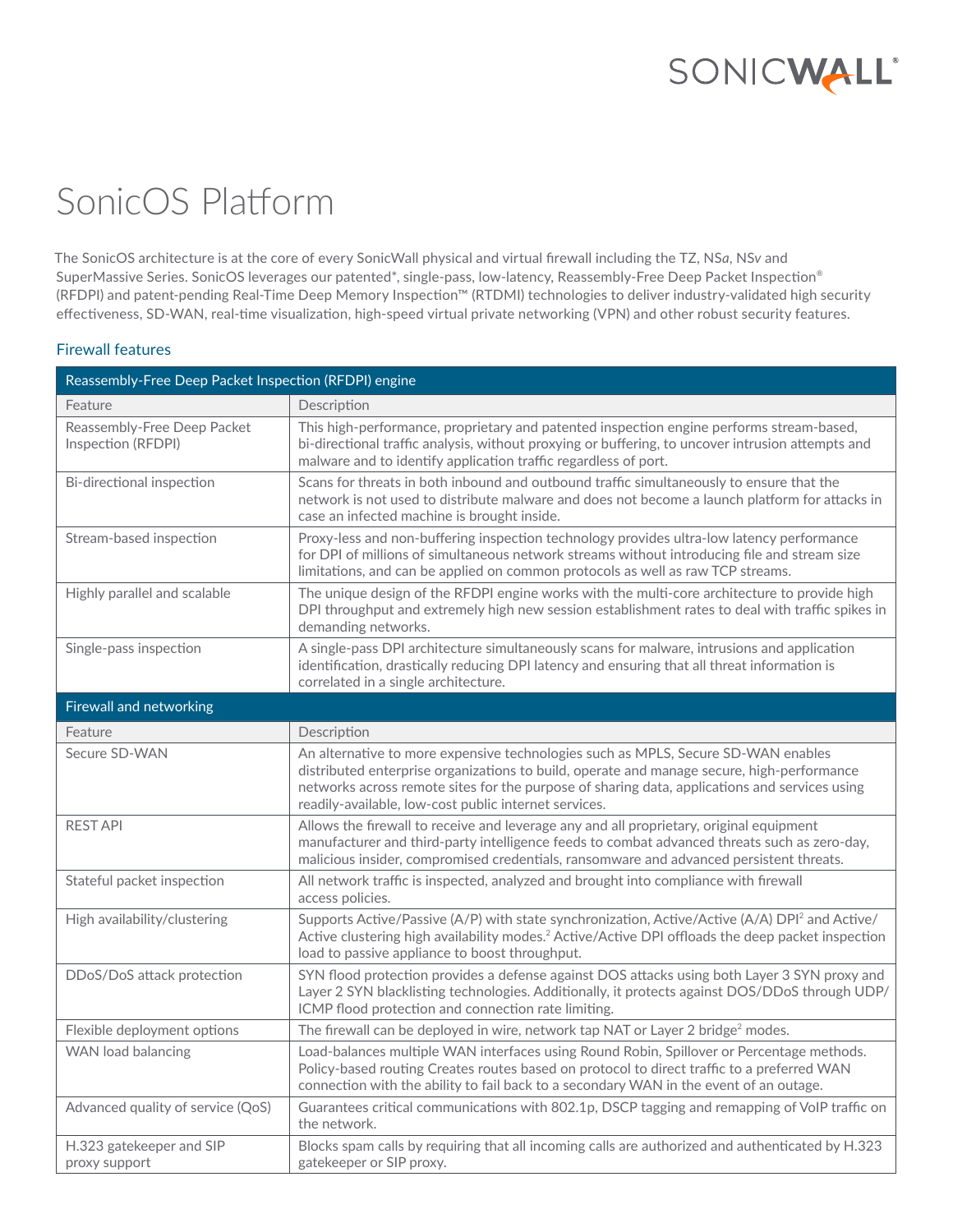| Firewall and networking cont.                                                    |                                                                                                                                                                                                                                                                                                                                                                                                                                                                                                                                                                      |  |  |
|----------------------------------------------------------------------------------|----------------------------------------------------------------------------------------------------------------------------------------------------------------------------------------------------------------------------------------------------------------------------------------------------------------------------------------------------------------------------------------------------------------------------------------------------------------------------------------------------------------------------------------------------------------------|--|--|
| Feature                                                                          | Description                                                                                                                                                                                                                                                                                                                                                                                                                                                                                                                                                          |  |  |
| Single and cascaded Dell N-Series<br>and X-Series switch management <sup>2</sup> | Manage security settings of additional ports, including Portshield, HA, PoE and PoE+, under a<br>single pane of glass using the firewall management dashboard for Dell's N-Series and X-Series<br>network switches.                                                                                                                                                                                                                                                                                                                                                  |  |  |
| Biometric authentication                                                         | Supports mobile device authentication such as fingerprint recognition that cannot be easily<br>duplicated or shared to securely authenticate the user identity for network access.                                                                                                                                                                                                                                                                                                                                                                                   |  |  |
| Open authentication and social<br>login                                          | Enable guest users to use their credential from social networking service such as Facebook,<br>Twitter, or Google+ to sign in and access the Internet and other guest services through a host's<br>wireless, LAN or DMZ zones using pass-through authentication.                                                                                                                                                                                                                                                                                                     |  |  |
| Multi-domain authentication                                                      | Provides a simple and fast way to administer security polices across all network domains.<br>Manage individual policy to a single domain or group of domains.                                                                                                                                                                                                                                                                                                                                                                                                        |  |  |
| Management and reporting                                                         |                                                                                                                                                                                                                                                                                                                                                                                                                                                                                                                                                                      |  |  |
| Feature                                                                          | Description                                                                                                                                                                                                                                                                                                                                                                                                                                                                                                                                                          |  |  |
| Cloud-based and on-premises<br>management                                        | Configuration and management of SonicWall appliances is available via the cloud through the<br>SonicWall Capture Security Center and on-premises using SonicWall Global Management System<br>$(GMS)$ .                                                                                                                                                                                                                                                                                                                                                               |  |  |
| Powerful single device<br>management                                             | An intuitive web-based interface allows quick and convenient configuration, in addition to a<br>comprehensive command-line interface and support for SNMPv2/3.                                                                                                                                                                                                                                                                                                                                                                                                       |  |  |
| IPFIX/NetFlow application flow<br>reporting                                      | Exports application traffic analytics and usage data through IPFIX or NetFlow protocols for real-<br>time and historical monitoring and reporting with tools such as SonicWall Analytics or other tools<br>that support IPFIX and NetFlow with extensions.                                                                                                                                                                                                                                                                                                           |  |  |
| Virtual private networking (VPN)                                                 |                                                                                                                                                                                                                                                                                                                                                                                                                                                                                                                                                                      |  |  |
|                                                                                  |                                                                                                                                                                                                                                                                                                                                                                                                                                                                                                                                                                      |  |  |
| Feature                                                                          | Description                                                                                                                                                                                                                                                                                                                                                                                                                                                                                                                                                          |  |  |
| Auto-provision VPN                                                               | Simplifies and reduces complex distributed firewall deployment down to a trivial effort by<br>automating the initial site-to-site VPN gateway provisioning between SonicWall firewalls while<br>security and connectivity occurs instantly and automatically.                                                                                                                                                                                                                                                                                                        |  |  |
| <b>IPSec VPN</b> for site-to-site<br>connectivity                                | High-performance IPSec VPN allows the firewall to act as a VPN concentrator for thousands of<br>other large sites, branch offices or home offices.                                                                                                                                                                                                                                                                                                                                                                                                                   |  |  |
| SSL VPN or IPSec client remote<br>access                                         | Utilizes clientless SSL VPN technology or an easy-to-manage IPSec client for easy access to<br>email, files, computers, intranet sites and applications from a variety of platforms.                                                                                                                                                                                                                                                                                                                                                                                 |  |  |
| Redundant VPN gateway                                                            | When using multiple WANs, a primary and secondary VPN can be configured to allow seamless,<br>automatic failover and failback of                                                                                                                                                                                                                                                                                                                                                                                                                                     |  |  |
| Route-based VPN                                                                  | The ability to perform dynamic routing over VPN links ensures continuous uptime in the event of a<br>temporary VPN tunnel failure, by seamlessly re-routing traffic between endpoints through alternate<br>routes.                                                                                                                                                                                                                                                                                                                                                   |  |  |
| Content/context awareness                                                        |                                                                                                                                                                                                                                                                                                                                                                                                                                                                                                                                                                      |  |  |
| Feature                                                                          | Description                                                                                                                                                                                                                                                                                                                                                                                                                                                                                                                                                          |  |  |
| User activity tracking                                                           | User identification and activity are made available through seamless AD/LDAP/Citrix/Terminal<br>Services SSO integration combined with extensive information obtained through DPI.                                                                                                                                                                                                                                                                                                                                                                                   |  |  |
| GeolP country traffic identification                                             | Identifies and controls network traffic going to or coming from specific countries to either<br>protect against attacks from known or suspected origins of threat activity, or to investigate<br>suspicious traffic originating from the network. Ability to create custom country and Botnet<br>lists to override an incorrect country or Botnet tag associated with an IP address. Eliminates<br>unwanted filtering of IP addresses due to misclassification.<br>Prevents data leakage by identifying and controlling content crossing the network through regular |  |  |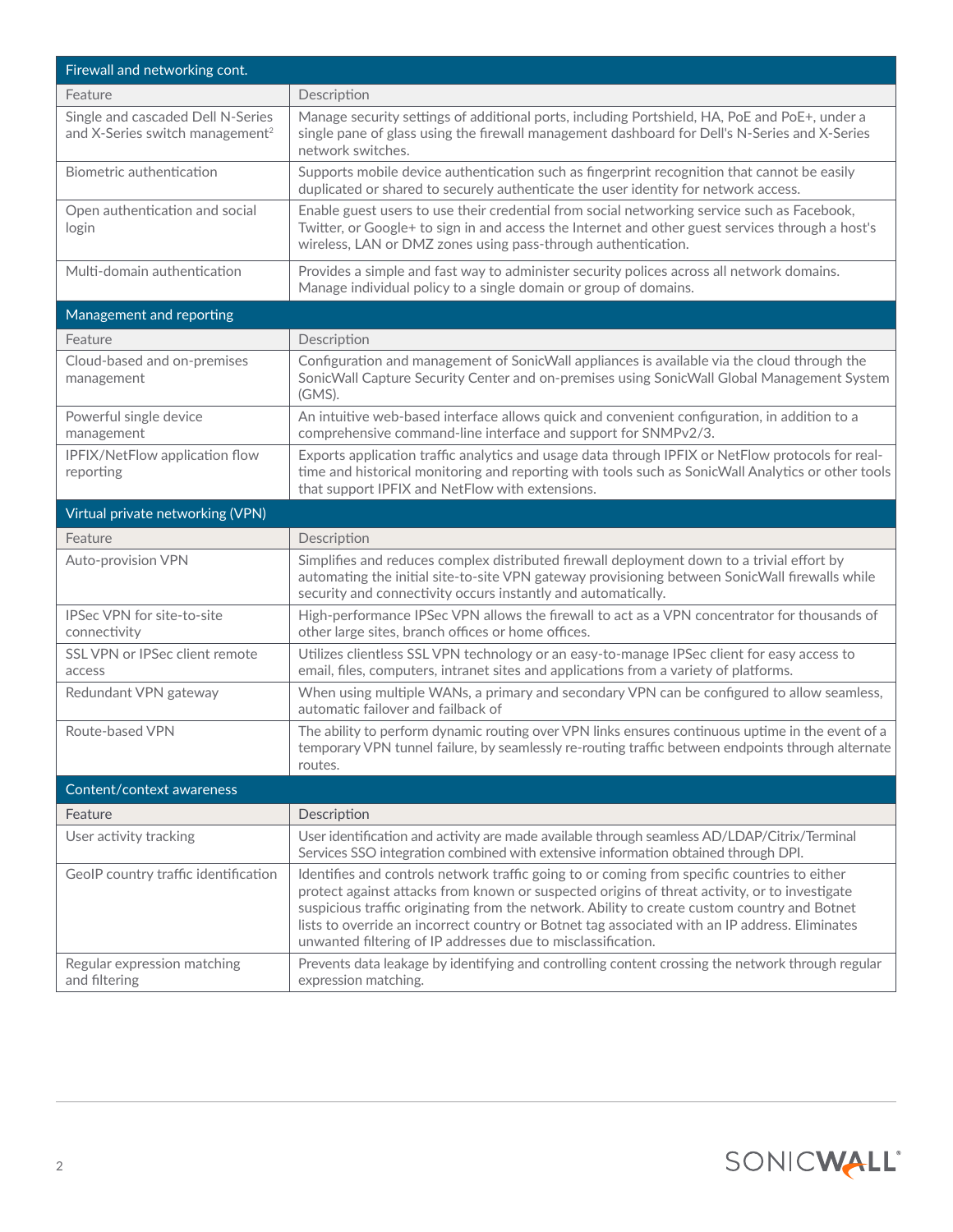# Breach prevention subscription services

| Capture advanced threat protection <sup>1</sup>            |                                                                                                                                                                                                                                                                                                                                                                         |  |
|------------------------------------------------------------|-------------------------------------------------------------------------------------------------------------------------------------------------------------------------------------------------------------------------------------------------------------------------------------------------------------------------------------------------------------------------|--|
| Feature                                                    | Description                                                                                                                                                                                                                                                                                                                                                             |  |
| Multi-engine sandboxing                                    | The multi-engine sandbox platform, which includes virtualized sandboxing, full system emulation<br>and hypervisor level analysis technology, executes suspicious code and analyzes behavior, providing<br>comprehensive visibility to malicious activity.                                                                                                               |  |
| Block until verdict                                        | To prevent potentially malicious files from entering the network, files sent to the cloud for analysis can<br>be held at the gateway until a verdict is determined.                                                                                                                                                                                                     |  |
| Broad file type analysis                                   | Supports analysis of a broad range of file types, including executable programs (PE), DLL, PDFs,<br>MS Office documents, archives, JAR and APK plus multiple operating systems including Windows,<br>Android, Mac OS and multi-browser environments.                                                                                                                    |  |
| Rapid deployment of signatures                             | When a file is identified as malicious, a signature is immediately deployed to firewalls with SonicWALL<br>Capture subscriptions and Gateway Anti-Virus and IPS signature databases and the URL, IP and<br>domain reputation databases within 48 hours.                                                                                                                 |  |
| Capture Client                                             | Capture Client uses a static artificial intelligence (AI) engine to determine threats before they can<br>execute and rollback to a previous uninfected state.                                                                                                                                                                                                           |  |
| Encrypted threat prevention                                |                                                                                                                                                                                                                                                                                                                                                                         |  |
| Feature                                                    | Description                                                                                                                                                                                                                                                                                                                                                             |  |
| TLS/SSL decryption and inspection                          | Decrypts and inspects TLS/SSL encrypted traffic on the fly, without proxying, for malware, intrusions<br>and data leakage, and applies application, URL and content control policies in order to protect against<br>threats hidden inside of encrypted traffic. Included with security subscriptions for all models except<br>SOHO. Sold as a separate license on SOHO. |  |
| SSH inspection                                             | Deep packet inspection of SSH (DPI-SSH) decrypts and inspects data traversing over SSH tunnels to<br>prevent attacks that leverage SSH.                                                                                                                                                                                                                                 |  |
| Intrusion prevention <sup>1</sup>                          |                                                                                                                                                                                                                                                                                                                                                                         |  |
| Feature                                                    | Description                                                                                                                                                                                                                                                                                                                                                             |  |
| Countermeasure-based protection                            | Tightly integrated intrusion prevention system (IPS) leverages signatures and other countermeasures<br>to scan packet payloads for vulnerabilities and exploits, covering a broad spectrum of attacks and<br>vulnerabilities.                                                                                                                                           |  |
| Automatic signature updates                                | The SonicWall Threat Research Team continuously researches and deploys updates to an extensive list<br>of IPS countermeasures that covers more than 50 attack categories. The new updates take immediate<br>effect without any reboot or service interruption required.                                                                                                 |  |
| Intra-zone IPS protection                                  | Bolsters internal security by segmenting the network into multiple security zones with intrusion<br>prevention, preventing threats from propagating across the zone boundaries.                                                                                                                                                                                         |  |
| Botnet command and control (CnC)<br>detection and blocking | Identifies and blocks command and control traffic originating from bots on the local network to IPs<br>and domains that are identified as propagating malware or are known CnC points.                                                                                                                                                                                  |  |
| Protocol abuse/anomaly                                     | Identifies and blocks attacks that abuse protocols as they attempt to sneak past the IPS.                                                                                                                                                                                                                                                                               |  |
| Zero-day protection                                        | Protects the network against zero-day attacks with constant updates against the latest exploit<br>methods and techniques that cover thousands of individual exploits.                                                                                                                                                                                                   |  |
| Anti-evasion technology                                    | Extensive stream normalization, decoding and other techniques ensure that threats do not enter the<br>network undetected by utilizing evasion techniques in Layers 2-7.                                                                                                                                                                                                 |  |
| Threat prevention <sup>1</sup>                             |                                                                                                                                                                                                                                                                                                                                                                         |  |
| Feature                                                    | Description                                                                                                                                                                                                                                                                                                                                                             |  |
| Gateway anti-malware                                       | The RFDPI engine scans all inbound, outbound and intra-zone traffic for viruses, Trojans, key loggers<br>and other malware in files of unlimited length and size across all ports and TCP streams.                                                                                                                                                                      |  |
| Capture Cloud malware protection                           | A continuously updated database of tens of millions of threat signatures resides in the SonicWall cloud<br>servers and is referenced to augment the capabilities of the onboard signature database, providing<br>RFDPI with extensive coverage of threats.                                                                                                              |  |
| Around-the-clock security updates                          | New threat updates are automatically pushed to firewalls in the field with active security services, and<br>take effect immediately without reboots or interruptions.                                                                                                                                                                                                   |  |
| Bi-directional raw TCP inspection                          | The RFDPI engine scans raw TCP streams on any port and bi-directionally to detect and prevent both<br>inbound and outbond threats.                                                                                                                                                                                                                                      |  |
| Extensive protocol support                                 | Identifies common protocols such as HTTP/S, FTP, SMTP, SMBv1/v2 and others, which do not send data in<br>raw TCP. Decodes payloads for malware inspection, even if they do not run on standard, well-known ports.                                                                                                                                                       |  |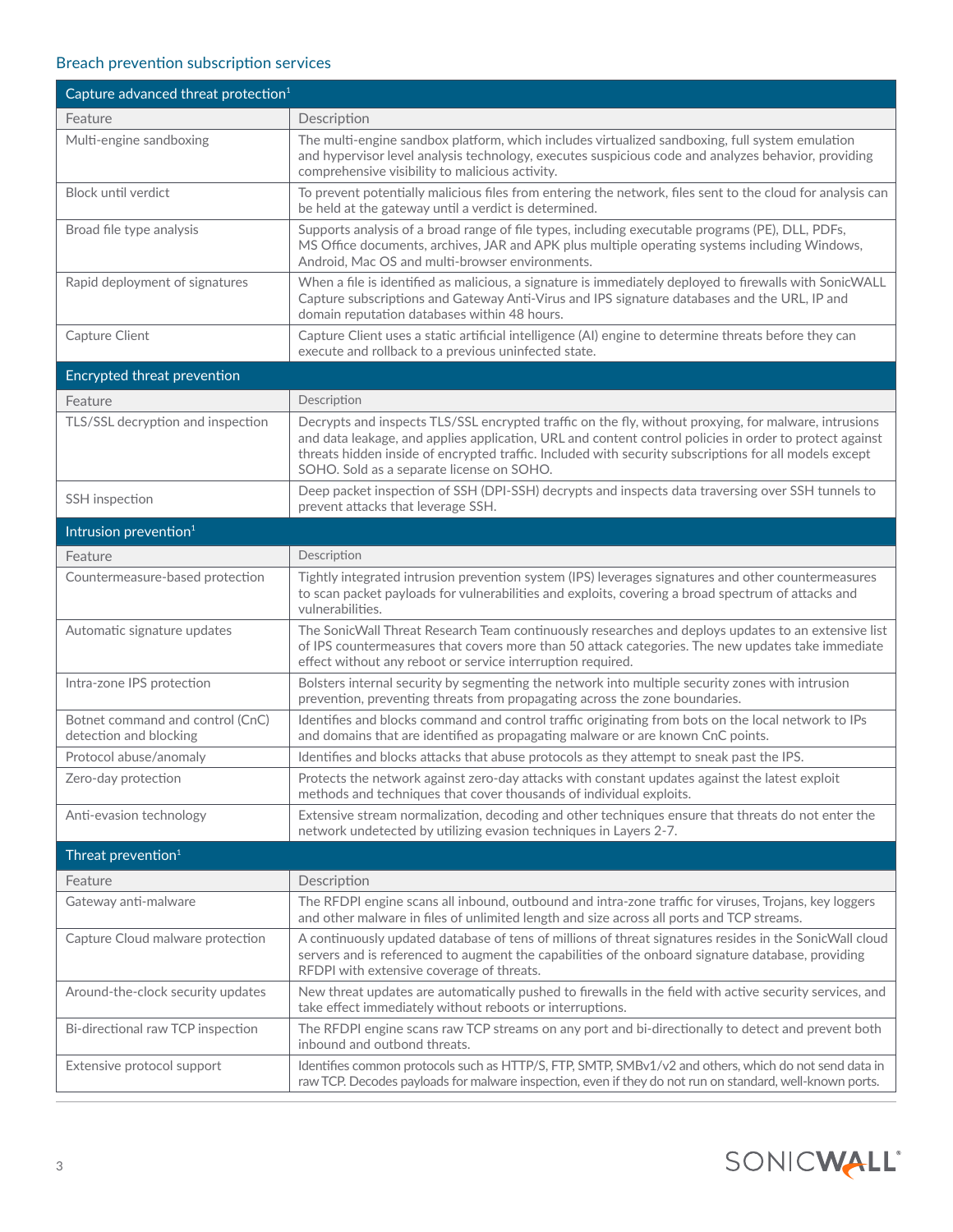| Application intelligence and control <sup>1</sup> |                                                                                                                                                                                                                                                                                                                                                                                                                                                                                           |  |
|---------------------------------------------------|-------------------------------------------------------------------------------------------------------------------------------------------------------------------------------------------------------------------------------------------------------------------------------------------------------------------------------------------------------------------------------------------------------------------------------------------------------------------------------------------|--|
| Feature                                           | Description                                                                                                                                                                                                                                                                                                                                                                                                                                                                               |  |
| Application control                               | Controls applications, or individual application features that are identified by the RFDPI engine against<br>a continuously expanding database of over thousands of application signatures. This increases network<br>security and enhances network productivity.                                                                                                                                                                                                                         |  |
| Custom application identification                 | Controls custom applications by creating signatures based on specific parameters or patterns unique<br>to an application in its network communications. This helps gain further control over the network.                                                                                                                                                                                                                                                                                 |  |
| Application bandwidth management                  | Application bandwidth management granularly allocates and regulates available bandwidth for critical<br>applications (or application categories), while inhibiting nonessential application traffic.                                                                                                                                                                                                                                                                                      |  |
| Granular control                                  | Controls applications (or specific components of an application) based on schedules, user groups,<br>exclusion lists and a range of actions with full SSO user identification through LDAP/AD/Terminal<br>Services/Citrix integration.                                                                                                                                                                                                                                                    |  |
| Content filtering <sup>1</sup>                    |                                                                                                                                                                                                                                                                                                                                                                                                                                                                                           |  |
| Feature                                           | Description                                                                                                                                                                                                                                                                                                                                                                                                                                                                               |  |
| Inside/outside content filtering                  | Enforce acceptable use policies and block access to HTTP/HTTPS websites containing information or<br>images that are objectionable or unproductive with Content Filtering Service and Content Filtering Client.                                                                                                                                                                                                                                                                           |  |
| Enforced content filtering client                 | Extends policy enforcement to block internet content for Windows, Mac OS, Android and Chrome<br>devices located outside the firewall perimeter.                                                                                                                                                                                                                                                                                                                                           |  |
| Granular controls                                 | Blocks content using any combination of categories. Filtering can be scheduled by time of day, such as<br>during school or business hours, and applied to individual users or groups.                                                                                                                                                                                                                                                                                                     |  |
| Web caching                                       | URL ratings are cached locally on the SonicWall firewall so that the response time for subsequent<br>access to frequently visited sites is only a fraction of a second.                                                                                                                                                                                                                                                                                                                   |  |
| Local CFS Responder                               | Local CFS Responder can be deployed as a virtual appliance in private clouds based on VMWare<br>or Microsoft Hyper-V. This provides deployment flexibility option (Light weight VM) of CFS ratings<br>database in various customer network use cases that require a dedicated on premise solution that<br>speeds up CFS ratings request and response times, supports large number of allowed/blocked URL list<br>(+100K), and adds up to 1000 SonicWall firewalls for CFS rating lookups. |  |
| Enforced anti-virus and anti-spyware <sup>1</sup> |                                                                                                                                                                                                                                                                                                                                                                                                                                                                                           |  |
| Feature                                           | Description                                                                                                                                                                                                                                                                                                                                                                                                                                                                               |  |
| Multi-layered protection                          | Utilizes the firewall capabilities as the first layer of defense at the perimeter, coupled with endpoint<br>protection to block viruses entering the network through laptops, thumb drives and other unprotected<br>systems.                                                                                                                                                                                                                                                              |  |
| Automated enforcement option                      | Ensure every computer accessing the network has the appropriate antivirus software and/or DPI-SSL<br>certificate installed and active, eliminating the costs commonly associated with desktop antivirus<br>management.                                                                                                                                                                                                                                                                    |  |
| Automated deployment and<br>installation option   | Machine-by-machine deployment and installation of anti-virus and anti-spyware clients is automatic<br>across the network, minimizing administrative overhead.                                                                                                                                                                                                                                                                                                                             |  |
| Next-generation antivirus                         | Capture Client uses a static artificial intelligence (AI) engine to determine threats before they can<br>execute and roll back to a previous uninfected state.                                                                                                                                                                                                                                                                                                                            |  |
| Spyware protection                                | Powerful spyware protection scans and blocks the installation of a comprehensive array of spyware<br>programs on desktops and laptops before they transmit confidential data, providing greater desktop<br>security and performance.                                                                                                                                                                                                                                                      |  |

<sup>1</sup> Requires added subscription

2 Not supported NS*v* firewall series

# **About Us**

SonicWall has been fighting the cybercriminal industry for over 27 years, defending small, medium-sized businesses and enterprises worldwide. Our combination of products and partners has enabled an automated real-time breach detection and prevention solution tuned to the specific needs of the more than 500,000 organizations in over 215 countries and territories, so you can do more business with less fear. For more information, visit [www.sonicwall.com](http://www.sonicwall.com) or follow us on Twitter, LinkedIn, Facebook and Instagram.

## **Partner Enabled Services**

Need help to plan, deploy or optimize your SonicWall solution? SonicWall Advanced Services Partners are trained to provide you with world class professional services. Learn more at [www.sonicwall.com/PES.](http://www.sonicwall.com/PES)